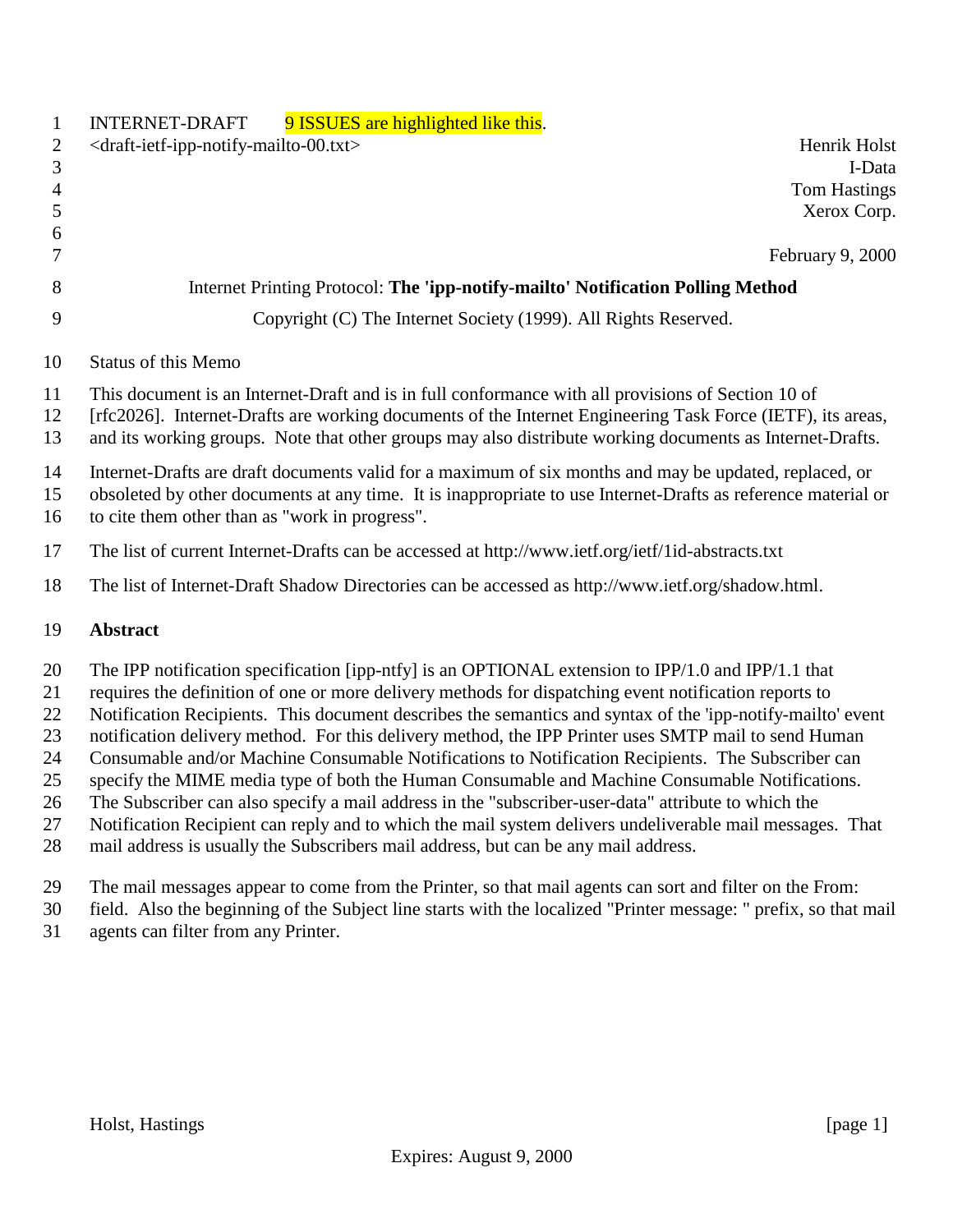- The full set of IPP documents includes:
- Design Goals for an Internet Printing Protocol [RFC2567]
- Rationale for the Structure and Model and Protocol for the Internet Printing Protocol [RFC2568]
- Internet Printing Protocol/1.1: Model and Semantics [ipp-mod]
- Internet Printing Protocol/1.1: Encoding and Transport [ipp-pro]
- Internet Printing Protocol/1.1: Implementer's Guide [ipp-iig]
- Mapping between LPD and IPP Protocols [RFC2569]
- Internet Printing Protocol/1.0 & 1.1: Event Notification Specification [ipp-ntfy]
- 
- The "Design Goals for an Internet Printing Protocol" document takes a broad look at distributed printing
- functionality, and it enumerates real-life scenarios that help to clarify the features that need to be included
- in a printing protocol for the Internet. It identifies requirements for three types of users: end users,
- operators, and administrators. It calls out a subset of end user requirements that are satisfied in IPP/1.0. A
- few OPTIONAL operator operations have been added to IPP/1.1.
- The "Rationale for the Structure and Model and Protocol for the Internet Printing Protocol" document
- describes IPP from a high level view, defines a roadmap for the various documents that form the suite of
- IPP specification documents, and gives background and rationale for the IETF working group's major
- decisions.
- The "Internet Printing Protocol/1.1: Model and Semantics" document describes a simplified model with
- abstract objects, their attributes, and their operations that are independent of encoding and transport. It
- introduces a Printer and a Job object. The Job object optionally supports multiple documents per Job. It
- also addresses security, internationalization, and directory issues.
- The "Internet Printing Protocol/1.1: Encoding and Transport" document is a formal mapping of the abstract operations and attributes defined in the model document onto HTTP/1.1 [RFC2616]. It defines the
- encoding rules for a new Internet MIME media type called "application/ipp". This document also defines the rules for transporting over HTTP a message body whose Content-Type is "application/ipp". This
- document defines a new scheme named 'ipp' for identifying IPP printers and jobs.
- The "Internet Printing Protocol/1.1: Implementer's Guide" document gives insight and advice to
- implementers of IPP clients and IPP objects. It is intended to help them understand IPP/1.1 and some of the
- considerations that may assist them in the design of their client and/or IPP object implementations. For
- example, a typical order of processing requests is given, including error checking. Motivation for some of
- the specification decisions is also included.
- The "Mapping between LPD and IPP Protocols" document gives some advice to implementers of gateways between IPP and LPD (Line Printer Daemon) implementations.
- The "Event Notification Specification" document defines OPTIONAL operations that allow a client to
- subscribe to printing related events. Subscriptions include "Per-Job subscriptions" and "Per-Printer
- subscriptions". Subscriptions are modeled as Subscription objects. Four other operations are defined for
- subscription objects: get attributes, get subscriptions, renew a subscription, and cancel a subscription.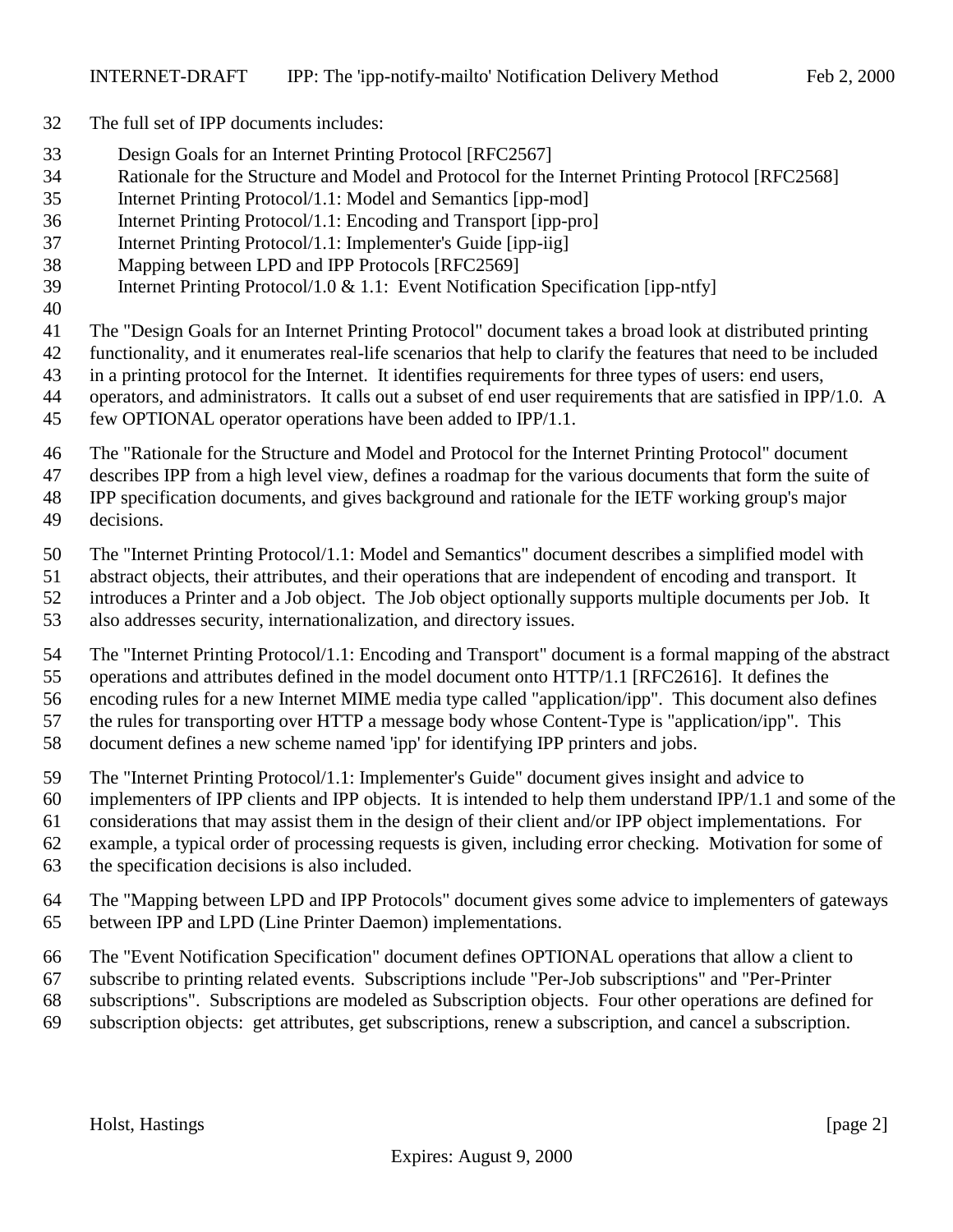| 70                                                                                     |                                                                                                                       |  |
|----------------------------------------------------------------------------------------|-----------------------------------------------------------------------------------------------------------------------|--|
| 71                                                                                     | <b>Table of Contents</b>                                                                                              |  |
| 72                                                                                     | 1                                                                                                                     |  |
| 73                                                                                     | $\overline{2}$                                                                                                        |  |
| 74                                                                                     | 3                                                                                                                     |  |
| 75<br>76<br>77<br>78<br>79<br>80<br>81<br>82<br>83<br>84<br>85<br>86<br>87<br>88<br>89 | $\overline{4}$<br>4.1<br>4.2<br>4.3<br>4.4<br>4.5<br>4.6<br>4.7<br>4.8<br>4.9<br>4.10<br>4.11<br>4.12<br>4.13<br>4.14 |  |
| 90<br>91<br>92                                                                         | $\mathfrak{S}$<br>5.1<br>5.2                                                                                          |  |
| 93                                                                                     | 6                                                                                                                     |  |
| 94                                                                                     | $\tau$                                                                                                                |  |
| 95                                                                                     | 8                                                                                                                     |  |
| 96                                                                                     | 9                                                                                                                     |  |
| 97                                                                                     | 10                                                                                                                    |  |
| 98                                                                                     | 11                                                                                                                    |  |
| 99<br>100                                                                              |                                                                                                                       |  |
| 101                                                                                    | <b>Table of Tables</b>                                                                                                |  |

| 102 |  |
|-----|--|
|-----|--|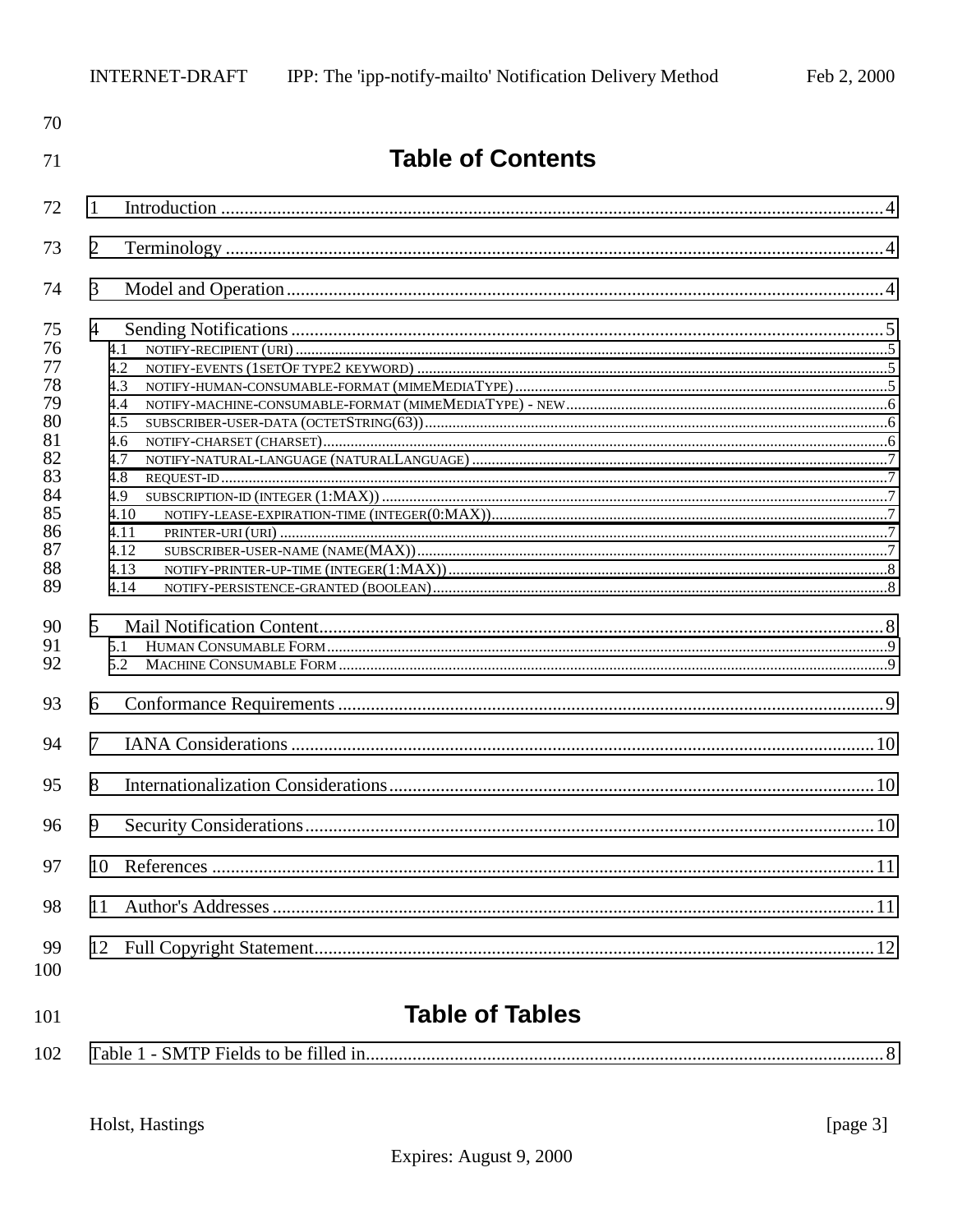<span id="page-3-0"></span>

#### **1 Introduction**

IPP printers that support the OPTIONAL IPP notification extension [ipp-ntfy] either a) accept, store, and

use notification subscriptions to generate event Notification reports and implement one or more delivery

- methods for notifying interested parties, or b) support a subset of these tasks and farm out the remaining
- tasks to a Notification Delivery Service. This document describes the semantics and syntax of the 'ipp-notify-mailto' event notification delivery method. For this delivery method, the IPP Printer uses SMTP
- mail to send Human Consumable and/or Machine Consumable Notifications to Notification Recipients.
- The Subscriber can specify the MIME media type of both the Human Consumable and Machine
- Consumable Notifications. The Subscriber can also specify a mail address in the "subscriber-user-data"
- attribute to which the Notification Recipient can reply and to which the mail system delivers undeliverable
- mail messages. That mail address is usually the Subscribers mail address, but can be any mail address.
- The mail messages appear to come from the Printer, so that mail agents can sort and filter on the From:
- field. Also the beginning of the Subject line starts with the localized "Printer message: " prefix, so that mail
- agents can filter from any Printer.

# **2 Terminology**

- This section defines the following additional terms that are used throughout this document:
- REQUIRED: if an implementation supports the extensions described in this document, it MUST 121 support a REQUIRED feature.
- OPTIONAL: if an implementation supports the extensions described in this document, it MAY support 123 an OPTIONAL feature.
- Notification Recipient See [ipp-ntfy]
- Subscription object See [ipp-ntfy]
- Ultimate Notification Recipient See [ipp-ntfy]

# **3 Model and Operation**

- In the IPP Notification Model [ipp-ntfy], one or more Per-Job Subscriptions can be supplied in the Job
- Creation operation or OPTIONALLY as subsequent Create-Job-Subscription operations; one Per-Printer
- Subscription can be supplied in the Create-Printer operation. The client that creates these Subscription
- objects becomes the owner of the Subscription object.
- When creating each Subscription object, the client supplies the "notify-recipient" (uri) attribute. The
- "notify-recipient" attribute specifies both a single Notification Recipient that is to receive the Notifications
- when subsequent events occur and the method for Notification delivery that the IPP Printer is to use. For
- the 'ipp-notify-mailto' Notification delivery method defined in this document, the "notify-recipient" consists
- of the 'mailto:' scheme followed by an SMPT mail address [RFC822].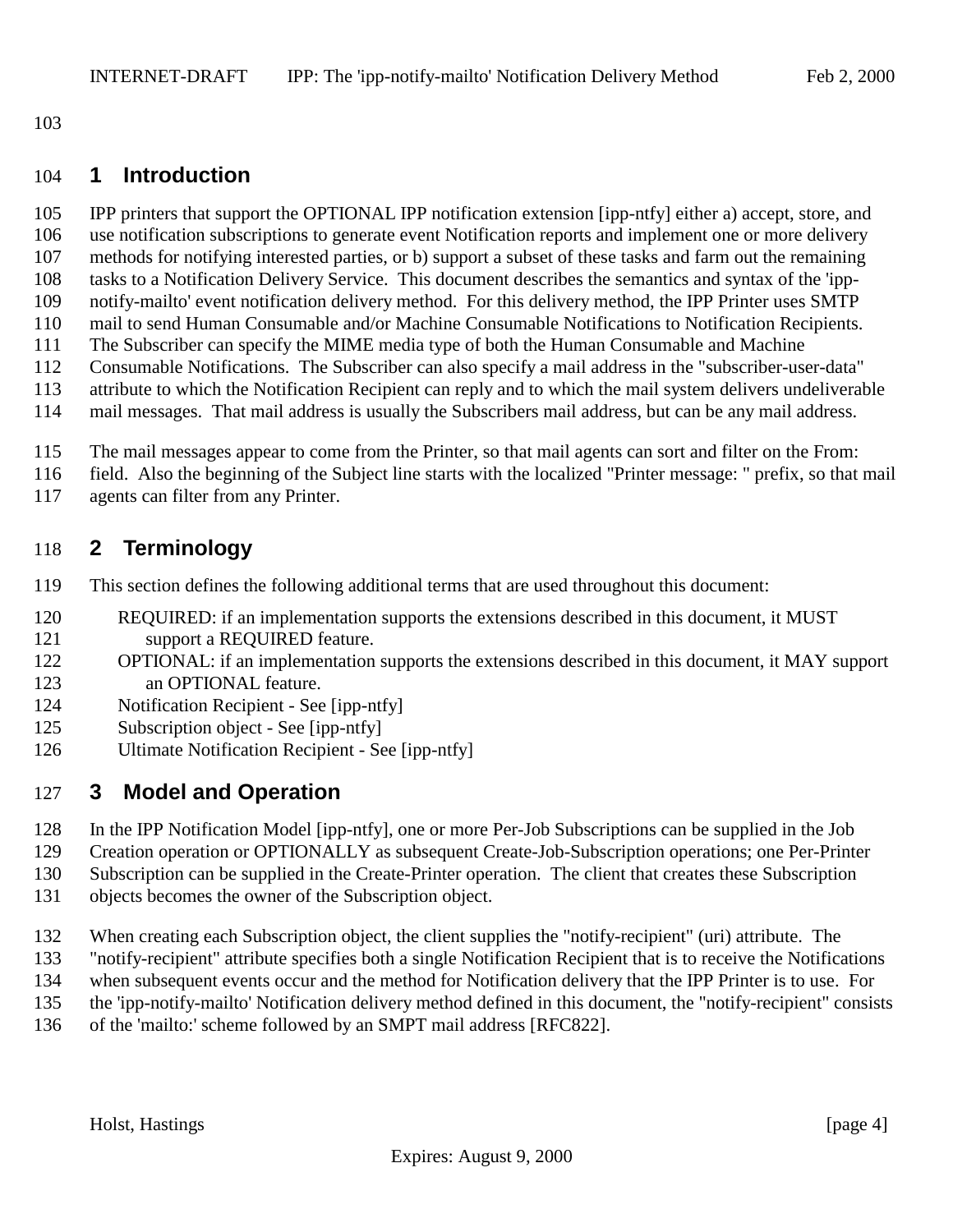# <span id="page-4-0"></span>**4 Sending Notifications**

 This section defines the processing that the IPP Printer MUST perform when sending an event Notification using the 'mailto' delivery method. The usage of each of the Subscription object attributes (see [ipp-ntfy])

is described. Section [5](#page-7-0) defines how the IPP Printer populates the SMTP fields in the mail message.

#### **4.1 notify-recipient (uri)**

 This REQUIRED READ-ONLY Subscription object attribute contain the 'mailto:' URI delivery method followed by the SMTP mail address [RFC821] of the Notification Recipient. As required by the [ipp-ntfy] document, the following information is given for this notification delivery method:

 ISSUE 01 - What should we say about any mailto parameters? For example, if you want to send over 146 secure mail, etc.

#### **4.2 notify-events (1setOf type2 keyword)**

 This REQUIRED READ-ONLY Subscription object attribute identifies the job and/or printer events that are to be delivered to the Notification Recipient as Notifications as defined in [ipp-ntfy] section 7.

- Note: Some rapid events, such as page events, are not appropriate to use with this delivery method.
- ISSUE 02 Should we disallow page events with the 'mailto:' delivery method?

#### **4.3 notify-texthuman-consumable-format (mimeMediaType)**

 ISSUE 03 - Ok to change the name of "notify-text-format" to "notify-human-consumable-format" since it 154 can contain pictures and/or sound? Also it becomes more parallel with the proposed new "notify-machine-

155 consumable-format" attribute.

This REQUIRED READ-ONLY Subscription object attribute indicates the type of Human Consumable

 format content that is to be sent in the Notifications. Any registered mimeMediaType is allowed, including types that allow pictures to be represented, e.g., 'application/postscript' or 'image/tiff', and/or sounds to be

represented, e.g., 'audio/32kadpcm'. If this attribute is not supplied, the Printer MUST populate this

- 160 attribute with the 'text/plain; charset=utf-8' value by default. If the out-of-band 'none' value [ipp-col] is
- supplied, the Printer MUST NOT send the Human Consumable form in the Notification.
- 162 If the <del>'text'</del> MIME media type registration permits a charset parameter, than such a specification MUST be used (instead of the "notify-charset" attribute) in order to indicate the charset to be used in the Notification content.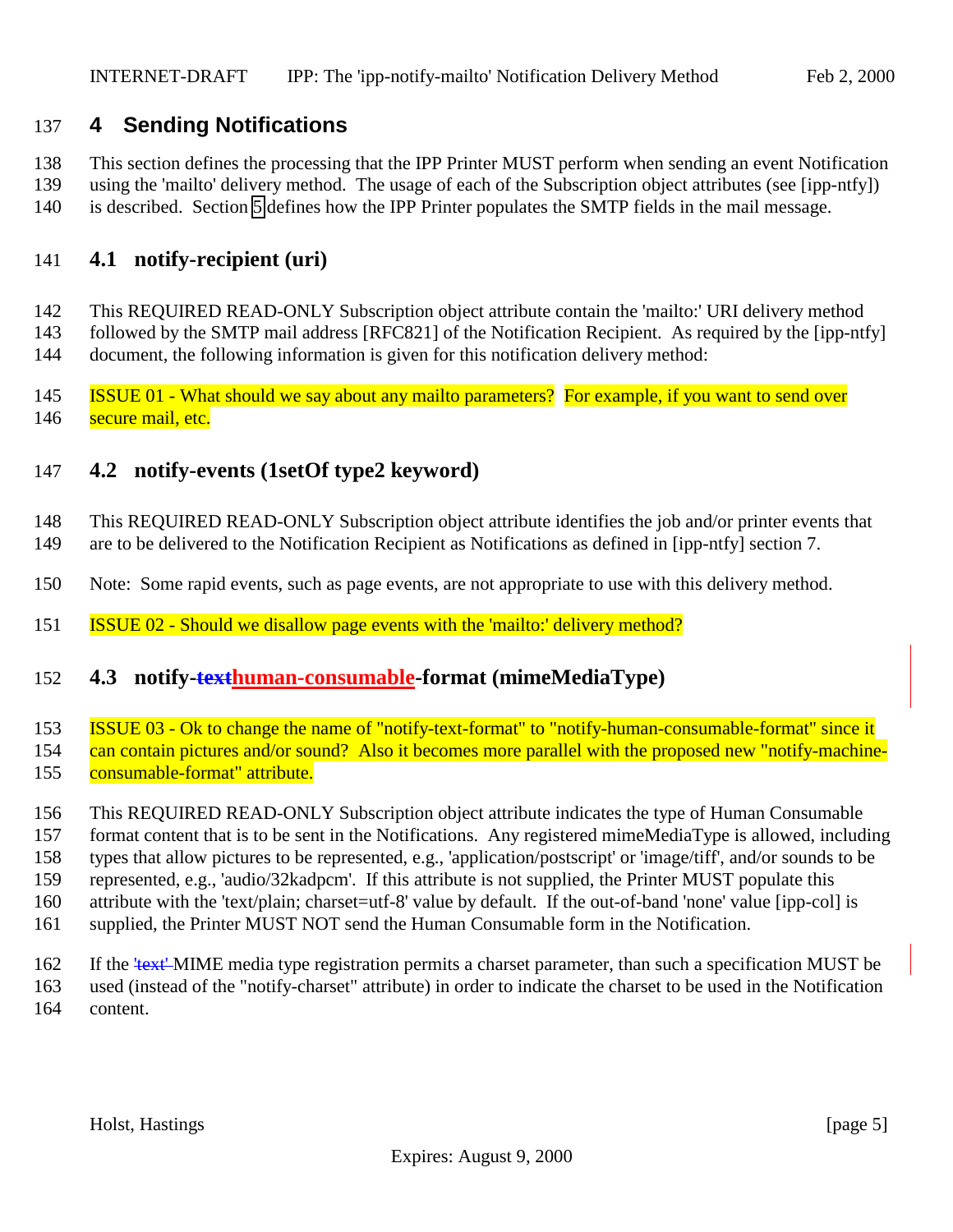#### <span id="page-5-0"></span>**4.4 notify-machine-consumable-format (mimeMediaType) - new**

- This REQUIRED READ-ONLY Subscription object attribute indicates the type of Machine Consumable
- format content that is to be sent in the Notifications. If this attribute is not supplied, the Printer supplies the
- 'application/ipp' value by default. If the out-of-band 'none' [ipp-col] is supplied, the Printer MUST NOT
- send the Machine Consumable form in the Notification.
- ISSUE 04 We think that the subscriber should be able to specify whether or not to include the Machine
- Consumable form and what that machine consumable format is, such as 'application/ipp', or XML format.

# **4.5 subscriber-user-data (octetString(63))**

 This REQUIRED READ-ONLY Subscription object attribute holds an SMTP mail address value that the Printer copies to the "From:" and "Sender:" SMTP fields (see section [5\)](#page-7-0).

 ISSUE 05 - Ok to use the "subscriber-user-data" attribute to hold the SMTP "From:" and "Sender:" mail 176 addresses in case the Notification Recipient replies to the notification mail message or the mail system sends a failure to deliver message, respectively?

- If this attribute is not supplied, the Printer SHOULD fill in some mail address to which replies or non-
- delivery messages can be sent, in case the Printer is not able to receive mail messages. Otherwise, the mail
- system will send non-delivery messages to the Printer.
- ISSUE 06 Should we add a Printer Description attribute that the Administrator can configure to be the
- 182 "bit bucket" for non-delivery messages and Notification Recipient replies when the Subscriber does not
- 183 supply the "subscriber-user-data"?
- Note to client implementers: When the subscribing user selects the 'mailto:' delivery scheme, the client
- SHOULD obtain the user's mail address (in an implementation-dependent manner) and supply it as the
- value of the "subscriber-user-data" attribute by default.

# **4.6 notify-charset (charset)**

- This OPTIONAL READ-ONLY Subscription object attribute specifies the charset to be used in the
- Notification content sent to the Notification Recipient, whether the notification content is Machine
- 190 Consumable or Human Consumable. The Printer MUST NOT use t<del>T</del>his attribute MUST NOT be used
- 191 when the "notify-texthuman-consumable-format" attribute value specifies the charset parameter in its
- MIME media type value, e.g., 'text/plain; charset=utf-8'.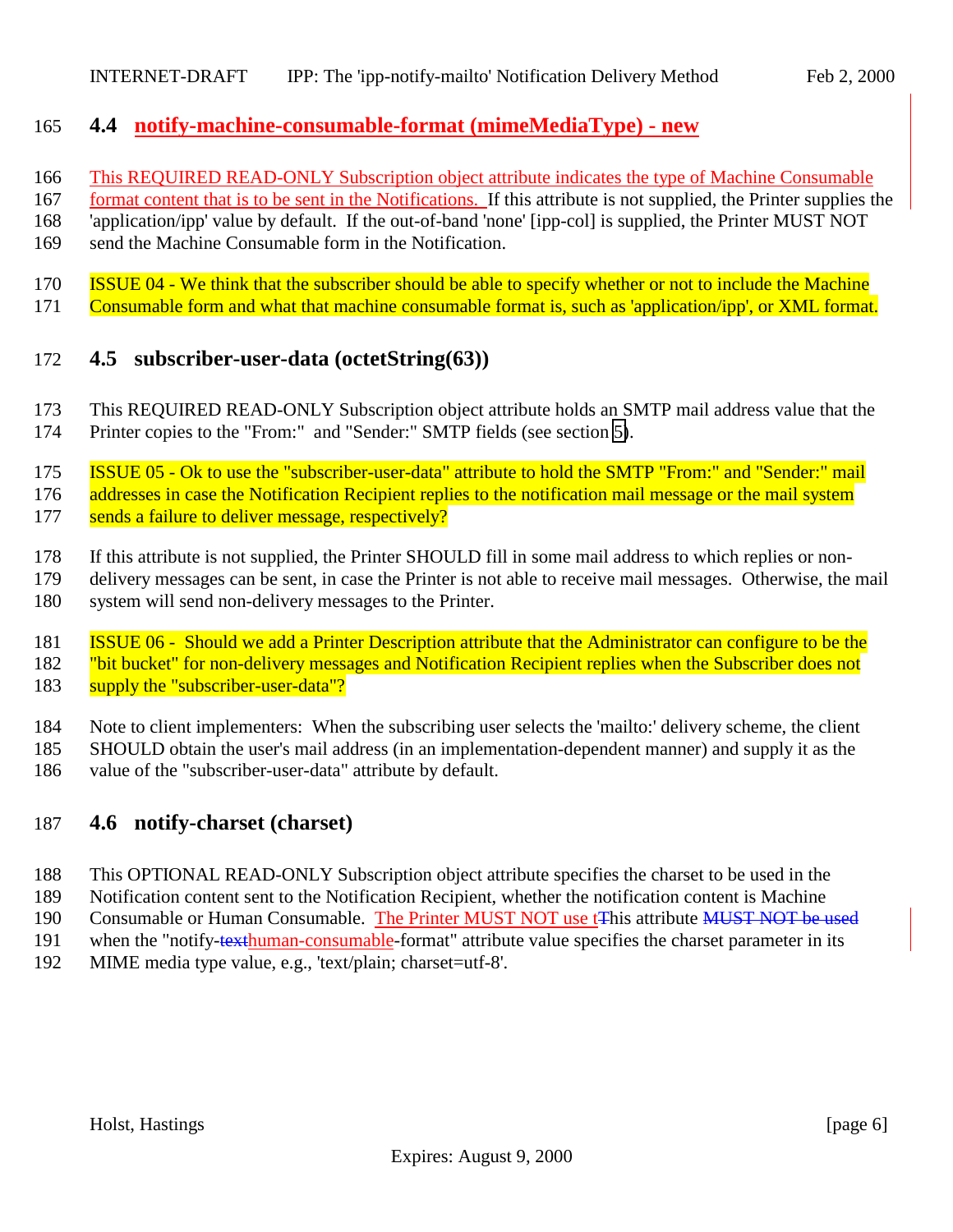# <span id="page-6-0"></span>**4.7 notify-natural-language (naturalLanguage)**

This OPTIONAL READ-ONLY Subscription object attribute specifies the natural language for the IPP

 object to use in the localized Notification content that is sent to the Notification Recipient, whether the notification content is Machine Consumable or Human Consumable.

#### **4.8 request-id**

 This REQUIRED READ-ONLY Subscription object attribute holds the most recent request-id sequence number delivered in a Notification content to the Notification Recipient. A value of 0 indicates that no Notifications have been sent for this subscription. The first request-id sent for a subscription MUST be 1. Each Notification Recipient has its own monotonically increasing series of request-ids, i.e., no gaps, in order to be able to detect a missing notification.

#### **4.9 subscription-id (integer (1:MAX))**

 This REQUIRED READ-ONLY Subscription object attribute uniquely identifies this Subscription object instance on this Printer object or this Job object..

#### **4.10 notify-lease-expiration-time (integer(0:MAX))**

 This REQUIRED READ-ONLY Subscription object attribute specifies the time in the future when the subscription lease will expire, i.e., the "printer-up-time" value at which the lease will expire.

#### **4.11 printer-uri (uri)**

 This REQUIRED READ-ONLY Subscription object attribute identifies the Printer object that created this Subscription object.

#### **4.12 subscriber-user-name (name(MAX))**

- This OPTIONAL READ-ONLY Subscription object attribute contains the name of the user that created the
- Subscription object. The Printer includes the value of this attribute as the value of the SMTP "FROM" field (see RFC 822 [rfc822] section 4.4.1) in both the Human Consumable and Machine Consumable forms.
- If this attribute is not supplied or is not supported, the Printer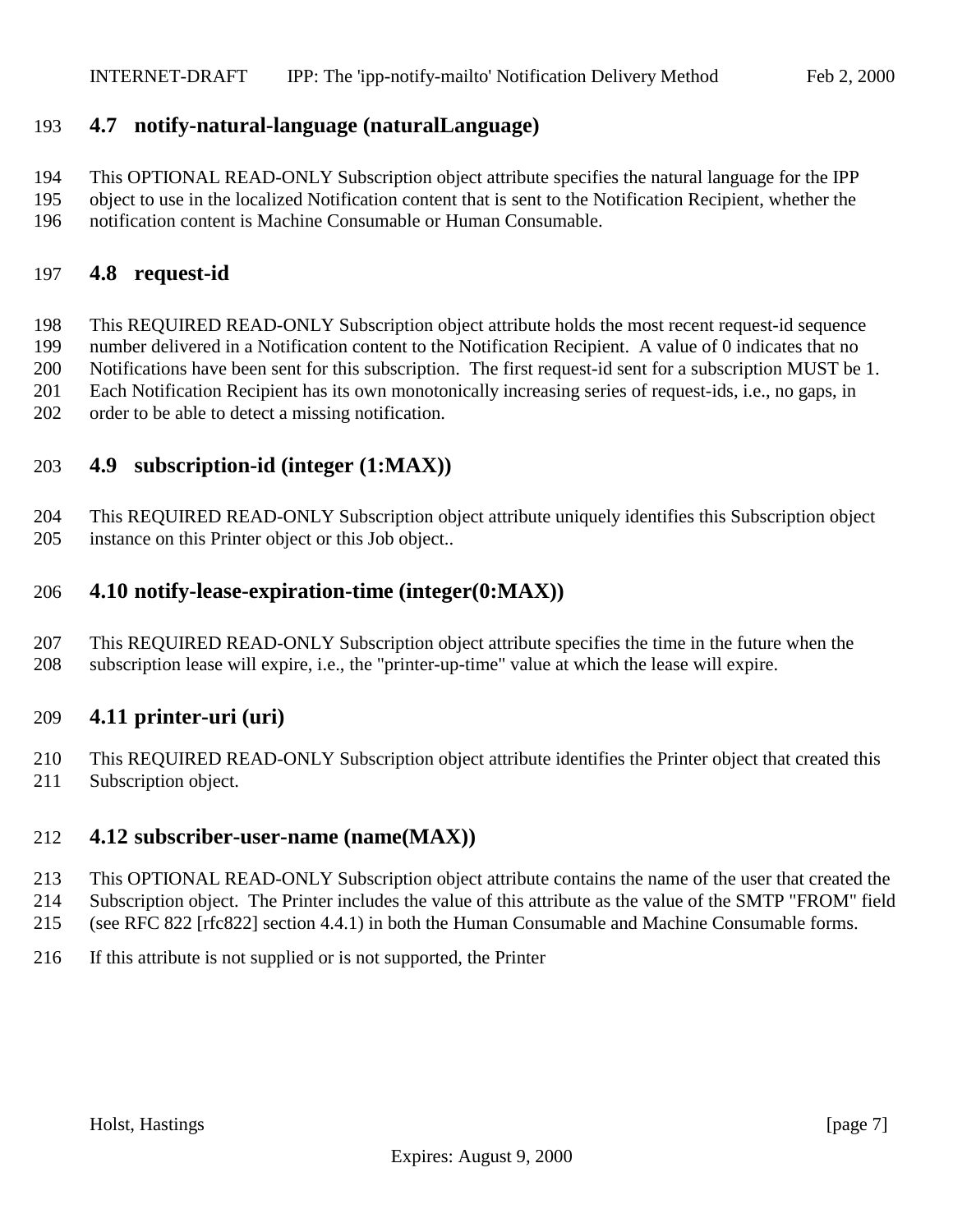# <span id="page-7-0"></span>217 **4.13 notify-printer-up-time (integer(1:MAX))**

218 This REQUIRED READ-ONLY Subscription object attribute indicates the amount of time (in seconds) that

219 the Printer implementation has been up and running. The Printer includes the value of this attribute in both 220 the Human Consumable and Machine Consumable forms.

#### 221 **4.14 notify-persistence-granted (boolean)**

222 This REQUIRED Subscription object attribute whether or not the Per-Job or Per-Printer Subscription is 223 persistent, i.e., saved across power cycles in an implementation-define manner.

# 224 **5 Mail Notification Content**

 The intent of the mail message is that the Notification Recipient is receiving a Human Consumable and/or Machine Consumable mail message from the Printer with the subject line indicating that it is a printer notification message and some implementation-defined salient information, such as the Job name and submitting user name. The body of the message duplicates this information and includes other information as REQUIRED by [ipp-ntfy].

230 Table 1 shows the SMPT fields that the IPP Printer MUST fill in from the indicated sources of the data.

| <b>SMTP RFC 822</b><br>section | <b>SMTP</b> Field Name | Subscription object attribute source for SNMP field                                                                                                                                                                                                                                                                      |
|--------------------------------|------------------------|--------------------------------------------------------------------------------------------------------------------------------------------------------------------------------------------------------------------------------------------------------------------------------------------------------------------------|
| 4.4.1                          | From:                  | "printer-name" <"subscriber-user-data"><br>Mail messages appear to the Notification Recipient to<br>come from the Printer, so that mail agents can sort and<br>filter on the From: field.<br>Note: The "printer-name" is the Mail Display name.<br>And the "subscriber-user-data" inside $\langle \rangle$ is assumed to |
|                                |                        | be an SMTP mail address so that the Notification<br>Recipient can reply to the subscriber. For example, to<br>say "I picked up your document, thanks."                                                                                                                                                                   |
| 4.4.2                          | Sender:                | "subscriber-user-name" <"subscriber-user-data"><br>Note: The "subscriber-user-name" is the Mail Display<br>name. And the "subscriber-user-data" inside $\langle \rangle$ is<br>assumed to be an SMTP mail address so that the mail<br>system will send failure to deliver mail messages to the                           |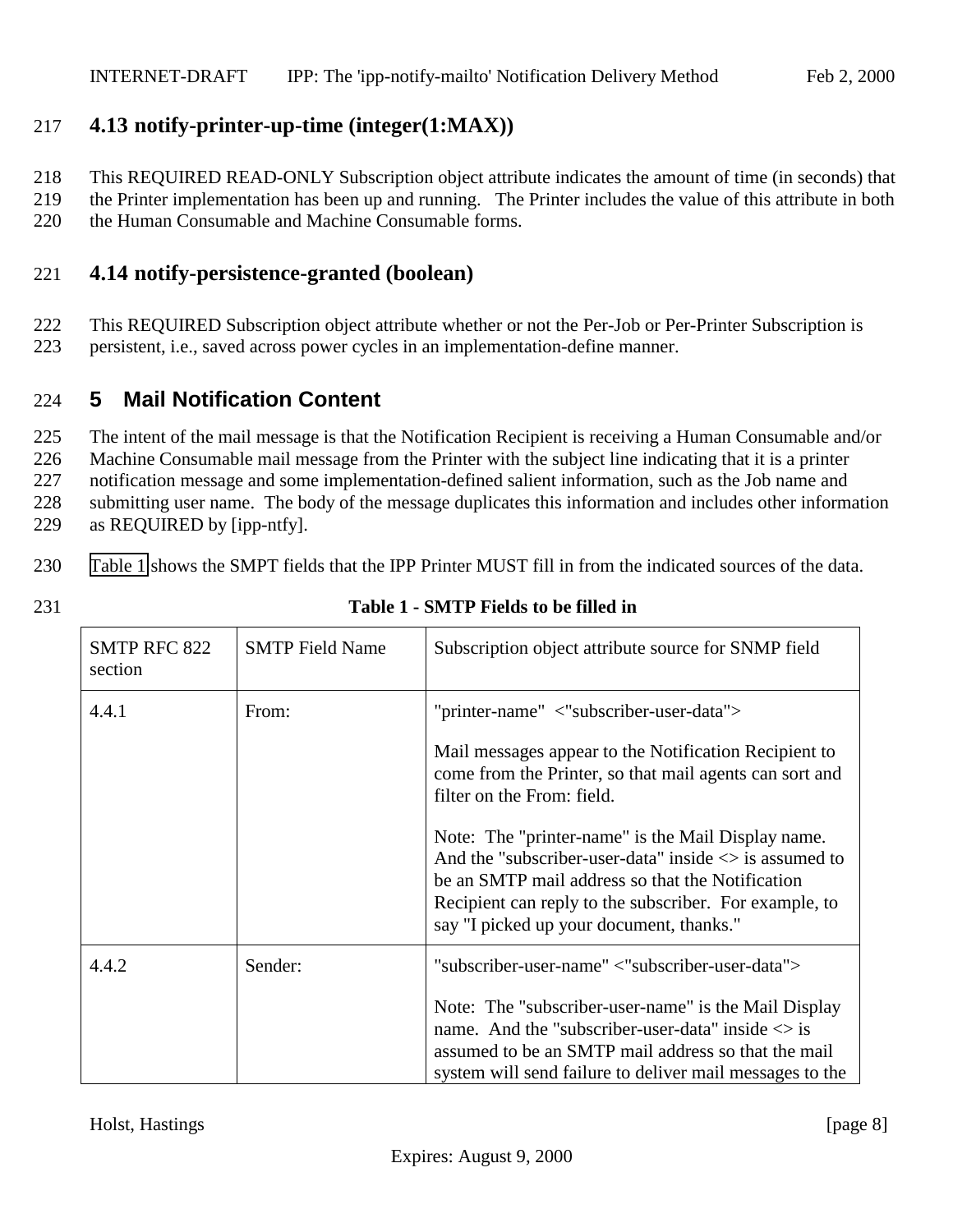<span id="page-8-0"></span>

|       |          | mail address specified by the "subscriber-user-data",<br>not the Printer. The subscriber-user-data could be the<br>subscriber or anyone else.                                                                                                                      |
|-------|----------|--------------------------------------------------------------------------------------------------------------------------------------------------------------------------------------------------------------------------------------------------------------------|
| 4.5.1 | To:      | The rest of the URI following the 'mailto:' scheme in<br>the value of the "notify-recipient" attribute.                                                                                                                                                            |
| 4.7.1 | Subject: | Implementation-dependent, but SHOULD start with<br>"Printer message: " (localized) followed by the job or<br>printer event name, job name, etc. The beginning of<br>the Subject line is a standardized prefix, so that mail<br>agents can filter from any Printer. |

232 The Printer MUST repeat any of this information in these fields in the body of the message, plus additional 233 information REQUIRED by the Notification Specification [ipp-ntfy].

234 **ISSUE 07 - Need a Printer Description attribute that the system administrator can configure to be the DNS** 235 or IP address of the SMPT relaying mail server (see [rfc822]) that it is to use for the 'mailto:' delivery 236 method.

#### 237 **5.1 Human Consumable Form**

- 238 The Human Consumable form MUST be sent as a MIME according to [rfc1341] and [rfc2046] if the
- 239 MIME type is anything but 'text/plain'. Even 'text/plain; charset=utf-8' (which is the default Human
- 240 Consumable Form) MUST be represented as a MIME type in the body of the message.

#### 241 **5.2 Machine Consumable Form**

242 The Machine Consumable form MUST be sent as a MIME attachment according to [rfc1341] and [rfc2046] 243 for all MIME types, including the 'application/ipp' (which is the default Machine Consumable Form).

- 244 Since this notification delivery method is able to send both Machine Consumable and Human Consumable
- 245 forms in one Notification, the Printer MUST NOT support the "human-readable-report" attribute (see [ipp-246 ntfy] in the Machine Consumable form.
- 247 ISSUE 08 Ok to prohibit the mailto: scheme from using the "human-readable-report" attribute in the 248 Machine Consumable form, since it can send both forms in one Notification content?

# 249 **6 Conformance Requirements**

250 If the IPP Printer supports the 'mailto:' notification delivery scheme, the Printer MUST meet these

251 conformance requirements: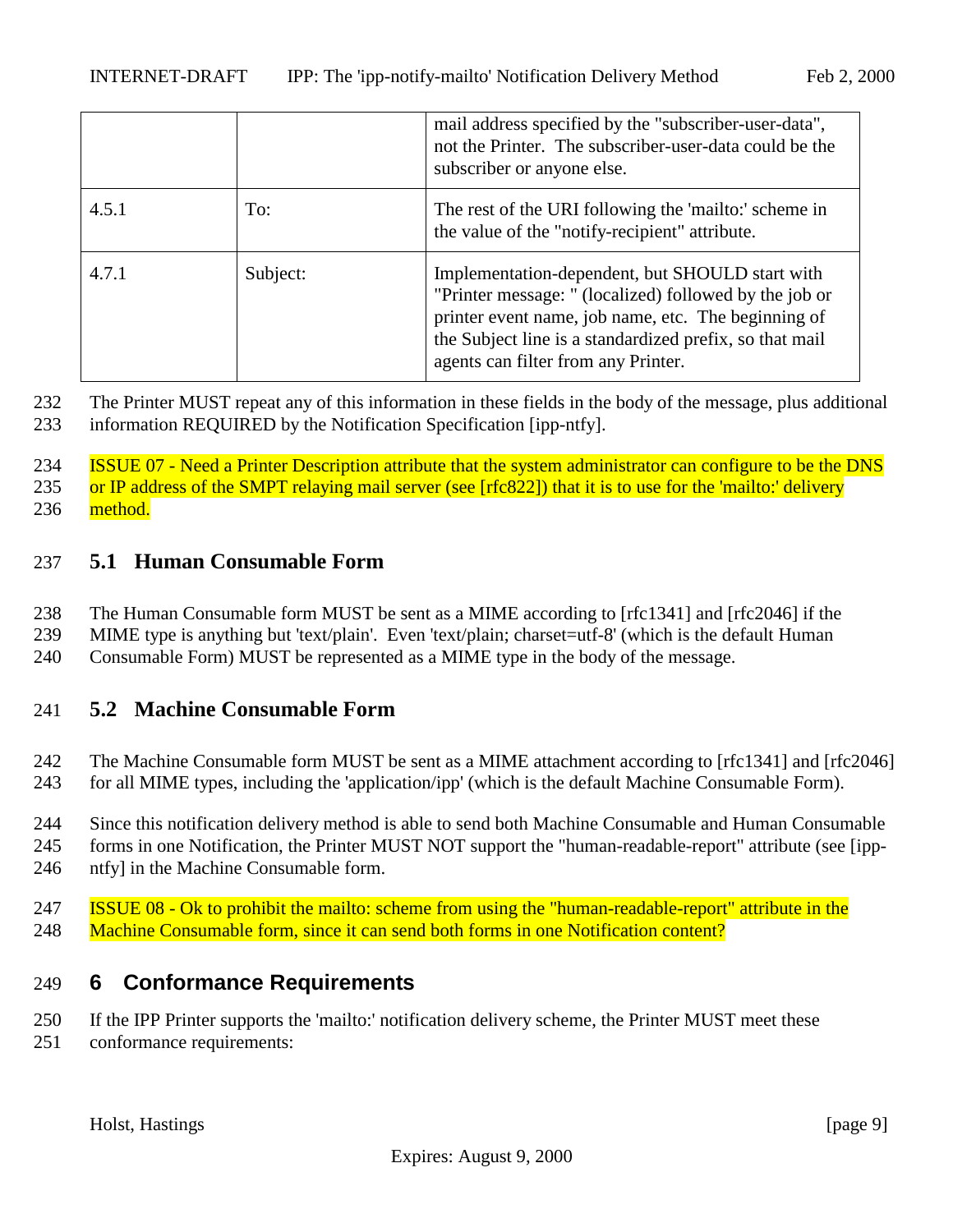- <span id="page-9-0"></span>1. MUST meet the conformance requirements defined in [ipp-ntfy].
- 2. MUST support being able to send Human Consumable and Machine Consumable forms in the Notification Content.
- 3. MUST support the Subscription attribute semantics specified in section [4](#page-4-0) when sending Notifications, including not supporting the "human-readable-report" attribute in the Machine Consumable form.
- 4. MUST fill in the SMTP fields in the mail message as specified in section [5.](#page-7-0)

#### **7 IANA Considerations**

IANA will be asked to register this 'ipp-notify-mailto' notification delivery scheme.

#### **8 Internationalization Considerations**

 This notification delivery method presents no additional internationalization considerations already covered in the [ipp-ntfy] document. The IPP Printer MUST localize the Human Consumable format and the 'text' attributes in the Machine Consumable form. The Notification Recipient is expected to localize the attributes in the Machine Consumable that have the 'keyword' attribute syntax according to the charset and natural language supplied in the Notification Content which is derived from the Subscription object as supplied by the Subscriber.

# **9 Security Considerations**

 By far the biggest security concern is the abuse of notification: sending unwanted notifications to third parties (i.e., spam). The problem is made worse by notification addresses that may be redistributed to multiple parties (e.g. mailing lists). There exist scenarios where third party notification is required (see Scenario #2 and #3 in [ipp-not-req]). The fully secure solution would require active agreement of all recipients before sending out anything. However, requirement #9 in [ipp-req] ("There is no requirement for IPP Printer receiving the print request to validate the identity of an event recipient") argues against this. Certain systems may decide to disallow third party notifications (a traditional facsimile model).

The [ipp-ntfy] document discusses general security considerations for notifications. Some delivery

methods, such as 'ipp-notify-pull' and 'ipp-notify-poll', avoid the spam problem because the Notification

Recipient pulls the Notifications when desired. The 'ipp-notify-send' allows the Notification Recipient to

return a special status code reply to the IPP Printer Send-Notifications to cancel the subscription. The

- 'mailto:' scheme does not permit either of these remedies.
- ISSUE 09 Is there any way that a Notification Recipient could reply to the message in such a way as to 281 cancel the subscription and thereby solve the spam problem?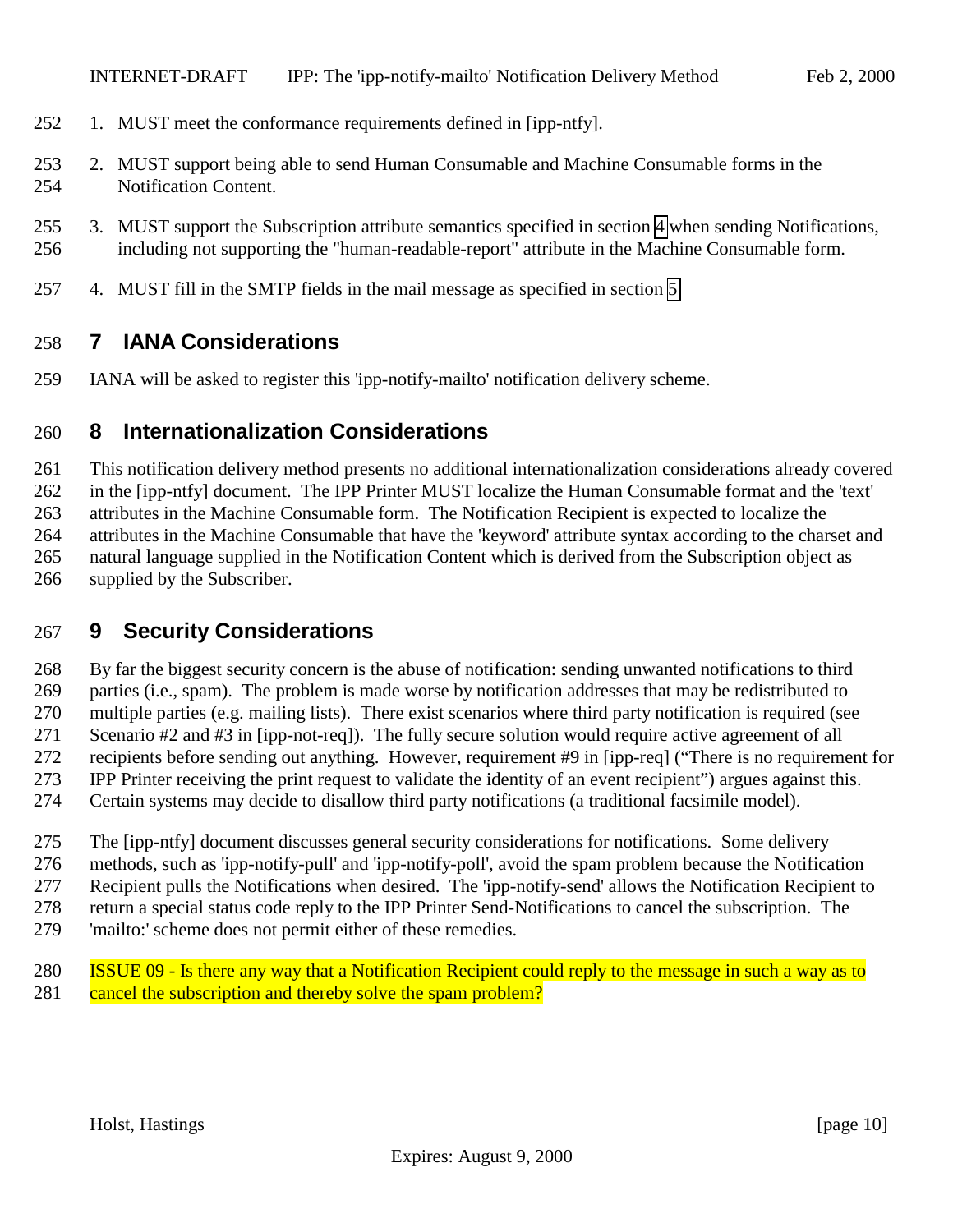<span id="page-10-0"></span>

| 282        | <b>10 References</b>                                                                                                                |  |  |
|------------|-------------------------------------------------------------------------------------------------------------------------------------|--|--|
| 283        | $[ipp-coll]$                                                                                                                        |  |  |
| 284        | deBry, R., , Hastings, T., Herriot, R., "Internet Printing Protocol/1.0 & 1.1: collection attribute                                 |  |  |
| 285        | syntax", <draft-ietf-ipp-collection-00.doc>, work in progress, September 9, 1999.</draft-ietf-ipp-collection-00.doc>                |  |  |
| 286        | [ipp-mod]                                                                                                                           |  |  |
| 287        | R. deBry, T. Hastings, R. Herriot, S. Isaacson, P. Powell, "Internet Printing Protocol/1.0: Model and                               |  |  |
| 288        | Semantics", <draft-ietf-ipp-model-v11-04.txt>, June, 1999.</draft-ietf-ipp-model-v11-04.txt>                                        |  |  |
| 289        | [ipp-ntfy]                                                                                                                          |  |  |
| 290        | Isaacson, S., Martin, J., deBry, R., Hastings, T., Shepherd, M., Bergman, R., "Internet Printing                                    |  |  |
| 291        | Protocol/1.1: IPP Event Notification Specification", <draft-ietf-ipp-not-spec-01.txt>, October 14,</draft-ietf-ipp-not-spec-01.txt> |  |  |
| 292        | 1999.                                                                                                                               |  |  |
| 293        | [ipp-pro]                                                                                                                           |  |  |
| 294        | Herriot, R., Butler, S., Moore, P., Tuner, R., "Internet Printing Protocol/1.1: Encoding and                                        |  |  |
| 295        | Transport", draft-ietf-ipp-protocol-v11-03.txt, June, 1999.                                                                         |  |  |
| 296        | [ $rfc821$ ]                                                                                                                        |  |  |
| 297        |                                                                                                                                     |  |  |
| 298        | [ $rfc822$ ]                                                                                                                        |  |  |
| 299        |                                                                                                                                     |  |  |
| 300        | [ $rfc1341$ ]                                                                                                                       |  |  |
| 301        |                                                                                                                                     |  |  |
|            |                                                                                                                                     |  |  |
| 302<br>303 | [rfc2026]<br>S. Bradner, "The Internet Standards Process -- Revision 3", RFC 2026, October 1996.                                    |  |  |
|            |                                                                                                                                     |  |  |
| 304        | [ $rfc2046$ ]                                                                                                                       |  |  |
| 305        | Multipurpose Internet Mail Extensions (MIME) Part Two: Media Types. N. Freed & N. Borenstein.                                       |  |  |
| 306        | November 1996. (Obsoletes RFC1521, RFC1522, RFC1590), RFC 2046.                                                                     |  |  |
| 307        | [ $rfc2616$ ]                                                                                                                       |  |  |
| 308        | R. Fielding, J. Gettys, J. Mogul, H. Frystyk, L. Masinter, P. Leach, T. Berners-Lee, "Hypertext                                     |  |  |
| 309        | Transfer Protocol - HTTP/1.1", RFC 2616, June 1999.                                                                                 |  |  |
|            |                                                                                                                                     |  |  |
| 310        | <b>11 Author's Addresses</b>                                                                                                        |  |  |
| 311        | Henrik Holst                                                                                                                        |  |  |
| 312        | I-Data Corp.                                                                                                                        |  |  |
| 313<br>314 | $<$ TBD>                                                                                                                            |  |  |
| 315        | <b>Tom Hastings</b>                                                                                                                 |  |  |
|            |                                                                                                                                     |  |  |

Holst, Hastings [page 11]